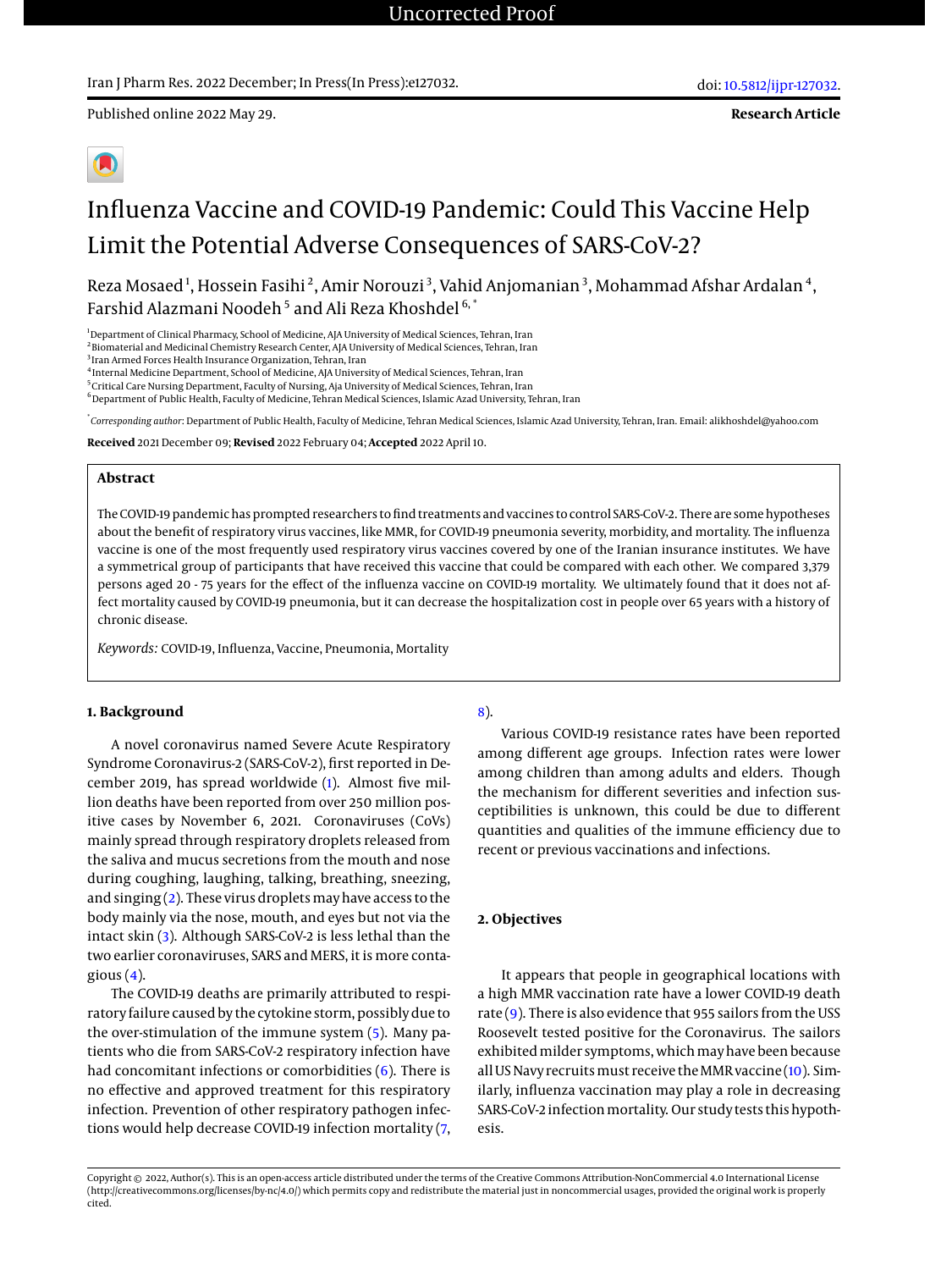#### **3. Methods**

The study population consisted of all insured individuals by one of the basic national health insurance organizations of the Islamic Republic of Iran, which covers flu vaccine administration for the insured according to eligibility criteria. This prospective study was conducted between August 2020 and February 2020. First, information about the people covered by this organization was extracted from relevant and reputable databases. In total, 21,071 persons aged 20 - 75 years were randomly selected from the list of insured persons covered by the mentioned insurance organization. Among them, 19,293 persons formed the study sample. Via three phases of short message service (SMS) notification, all of the individuals were asked to answer the questions by referring to the electronic portal of the insurance organization. During 30 days of the data collection phase, 3,435 persons referred to the announced electronic portal and completed the questionnaire. The accuracy of the answers was checked by calling the respondents. Therefore, individuals were divided into two general groups in this study: Vaccinated and non-vaccinated. This research utilized a researcher-made questionnaire of multiple-choice questions.

The questionnaires were reviewed and refined. Extra information on demographic data and costs of 3,379 people were also extracted from the organization's databases, including gender, age, geographical area of residence, the total number of visits to medical centers, the total cost of treatment, frequency of inpatient services use, and the total cost of inpatient services during the study period.

#### **4. Results**

In this study, 1,172 people who had been vaccinated against the flu were compared with 2,207 people who had not been vaccinated. The two groups were matched for age and gender. However, the vaccinated people were older on average and had more frequent comorbidities [\(Table 1\)](#page-2-0).

Comparing the two groups in terms of COVID-19 diagnosis and mortality rates did not show any statistically significant difference [\(Table 2\)](#page-2-1).

A comparison of the dead and living groups showed that studied population were older and, unexpectedly, the percentage of females was higher in the dead group. People with malignancy treated with immunosuppressants and chemotherapy, asthma, and chronic respiratory disease were more likely to die. There were fewer cases in the group of dead people with a history of exposure to chemical gases [\(Table 3\)](#page-2-2).

In terms of COVID-19 infection, the history of chronic respiratory diseases, in particular asthma, history of exposure to chemical gases, and history of cardiovascular diseases were significantly correlated to the greater risk of COVID-19 infection, as noted in [Table 4.](#page-3-0) Diabetes was marginally higher in the infected group.

More extensive analyses demonstrated that a history of cardiovascular disease increased the risk of COVID-19 infection by about 1.5 times  $[OR = 1.48 (1.02 - 2.15), P = 0.04]$ . A history of diabetes also increased the COVID-19 infection by  $40\%$  [OR = 1.38 (0.96 - 1.99), P = 0.08]. Also, a history of bronchiectasis and COPD increased the risk of COVID-19 by 2.9 and 2.1 times, respectively. A separate analysis of vaccinated and non-vaccinated groups did not yield new results.

An analysis was done separately in groups with and without underlying chronic disease. Out of 1,476 people who did not have a chronic disease, 47 (3.2%) had COVID-19, while it was 86 out of 1787 (4.5%) in people who had at least one chronic disease ( $P = 0.02$ ). Multivariate analysis showed that only gender and age had independent effects on mortality, and interestingly, women were more likely to die. A history of influenza vaccine showed no impact on mortality.

Multivariate analysis of factors affecting COVID-19 showed that these factors did not significantly impact the disease, except for chronic respiratory diseases, which showed a partially independent effect.

Analysis of factors affecting health costs showed that total costs were higher in the vaccinated group because these people were at high risk, were older, and needed greater demands. However, hospitalization and imaging costs were non-significantly lower in the vaccinated group.

A separate analysis of hospitalization and imaging costs (type 1 cost) and the costs of visits, tests, and drugs (type 2 cost) in the group with a history of special disease showed the following results in [Table 8.](#page-4-0)

In other words, influenza vaccination in people with a history of at least one chronic disease significantly reduced the costs of hospitalization and radiology by 110 million Rials per patient per year. However, it increased the outpatient costs by an average of five million Tomans per patient per year. Altogether, vaccination would save 60 million Rials per patient per year.

#### **5. Discussion**

Contrary to current information on sex differences in COVID-19 hospitalization and mortality, the percentage of female mortality was higher in our study, possibly because of men's health status [\(11\)](#page-5-10). Mortality and morbidity from COVID-19 are higher among cancer patients because of the clinical challenges of cancer management, including immunosuppression, aging, and comorbidities [\(12\)](#page-5-11). This agrees with our report and national studies in the UK $(13)$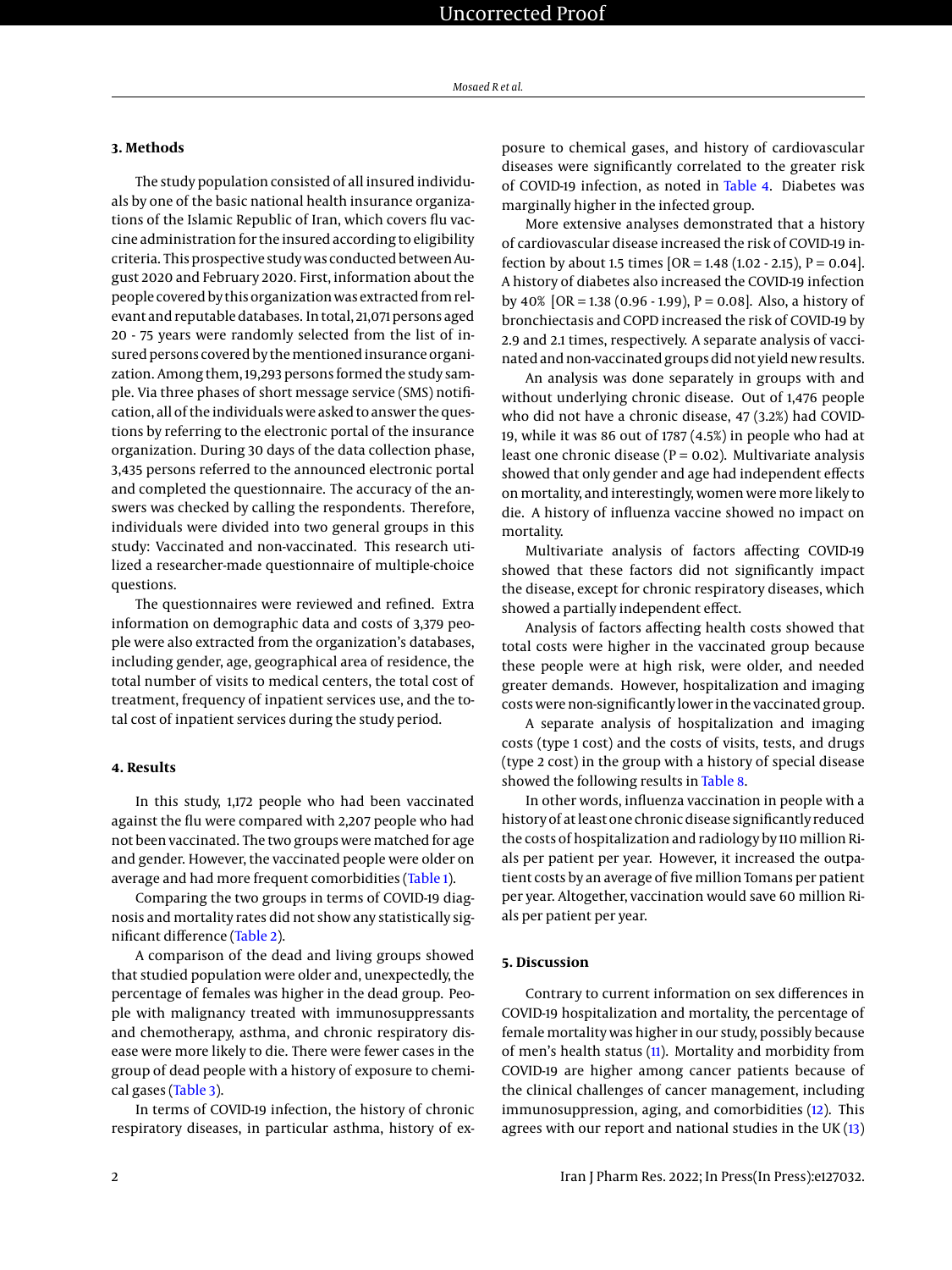# Uncorrected Proof

#### *Mosaed R et al.*

<span id="page-2-0"></span>

| <b>Variables</b>                 | Vaccinated ( $N = 1172$ ) | Non-vaccinated ( $N = 2207$ ) | <b>P-Value</b> |
|----------------------------------|---------------------------|-------------------------------|----------------|
| Age (mean $\pm$ SD)              | $58.2 \pm 9.8$            | $57.1 \pm 10.7$               | 0.004          |
| Male gender                      | 1082(92.3)                | 1910 (86.5)                   | 0.0001         |
| <b>Diabetes</b>                  | 385 (32.8)                | 578 (26.2)                    | 0.0001         |
| <b>CV</b> events history         | 374 (31.9)                | 461(20.9)                     | 0.0001         |
| Hypertension                     | 434 (37.0)                | 608(27.5)                     | 0.0001         |
| <b>Malignancies</b>              | 53(4.5)                   | 48(2.2)                       | 0.0001         |
| Organ transplantation            | 30(2.6)                   | 18(0.8)                       | 0.0001         |
| <b>Immunosuppressive therapy</b> | 127(10.8)                 | 113(5.1)                      | 0.0001         |
| <b>Current chemotherapy</b>      | 48(4.1)                   | 41(1.9)                       | 0.0001         |
| Asthma                           | 67(5.7)                   | 55(2.5)                       | 0.0001         |
| <b>COPD</b>                      | 53(4.5)                   | 25(1.1)                       | 0.0001         |
| Chemical gas exposure            | 439 (37.5)                | 493(22.3)                     | 0.0001         |
| <b>Morbid obesity</b>            | 42(3.6)                   | 63(2.9)                       | 0.24           |

<span id="page-2-1"></span>

| Table 2. Comparison of Outcomes in Vaccinated and Non-vaccinated Groups <sup>a</sup> |                           |                               |         |  |  |  |
|--------------------------------------------------------------------------------------|---------------------------|-------------------------------|---------|--|--|--|
| <b>Variables</b>                                                                     | Vaccinated ( $N = 1172$ ) | Non-vaccinated ( $N = 2207$ ) | P-Value |  |  |  |
| Mortality                                                                            | 7(0.6)                    | 17(0.8)                       | 0.67    |  |  |  |
| COVID-19 diagnosis                                                                   | 51(4.5)                   | 82(3.8)                       | 0.35    |  |  |  |
|                                                                                      |                           |                               |         |  |  |  |

<sup>a</sup> Values are expressed as No. (%).

<span id="page-2-2"></span>

| Table 3. Analysis of Variables in Dead and Living Groups <sup>a</sup> |                   |                       |         |  |  |  |
|-----------------------------------------------------------------------|-------------------|-----------------------|---------|--|--|--|
| <b>Variables</b>                                                      | Dead ( $N = 24$ ) | Living ( $N = 3354$ ) | P-Value |  |  |  |
| Age (mean $\pm$ SD)                                                   | $62.9 \pm 15.8$   | $57.4 \pm 10.4$       | 0.01    |  |  |  |
| Male gender                                                           | 17(70.8)          | 2974 (88.7)           | 0.01    |  |  |  |
| <b>Diabetes</b>                                                       | 8(33.3)           | 955(23.5)             | 0.65    |  |  |  |
| <b>CV</b> events history                                              | 7(29.2)           | 827(24.7)             | 0.61    |  |  |  |
| Hypertension                                                          | 7(29.2)           | 1034 (30.8)           | 0.86    |  |  |  |
| Malignancies                                                          | 2(8.3)            | 99(3.0)               | 0.12    |  |  |  |
| Organ transplantation                                                 | $\mathbf 0$       | 48(1.4)               | ٠       |  |  |  |
| <b>Immunosuppressive therapy</b>                                      | 4(16.7)           | 236(7.0)              | 0.07    |  |  |  |
| <b>Current chemotherapy</b>                                           | 2(8.3)            | 87(2.6)               | 0.08    |  |  |  |
| Asthma                                                                | 3(12.5)           | 119(3.5)              | 0.05    |  |  |  |
| <b>COPD</b>                                                           | 2(8.3)            | 76(2.3)               | 0.05    |  |  |  |
| Chemical gas exposure                                                 | 2(8.3)            | 930 (27.7)            | 0.03    |  |  |  |
| <b>Morbid obesity</b>                                                 | 1(4.2)            | 104(3.1)              | 0.76    |  |  |  |
| Recent influenza vaccination                                          | 7(29.2)           | 1164(34.7)            | 0.67    |  |  |  |
| <b>COVID-19 diagnosis</b>                                             | 2(8.3)            | 131(3.9)              | 0.43    |  |  |  |

<sup>a</sup> Values are expressed as No. (%) unless otherwise indicated.

and Sweden [\(14\)](#page-5-13). Asthma and chronic respiratory disease are associated with a risk of severe disease and mortality in COVID-19 infection.

Contrary to expectations, a history of exposure to chemical gases had the opposite effect on mortality. Several reasons can explain this. First, these people in the country are under the constant support of treatment and examination throughout their lives and are treated with

the slightest change in their condition. Second, these fragile individuals may have been more careful and taken more stringent preventive measures, as previously reported [\(15\)](#page-5-14). Third, general quarantine applied for most of the study period resulted in a significant reduction in air pollution [\(16\)](#page-5-15), which is known to promote the exacerbation of lung disease [\(17\)](#page-5-16), including COVID-19 exacerbation [\(18\)](#page-5-17).

A further examination showed that a history of cardio-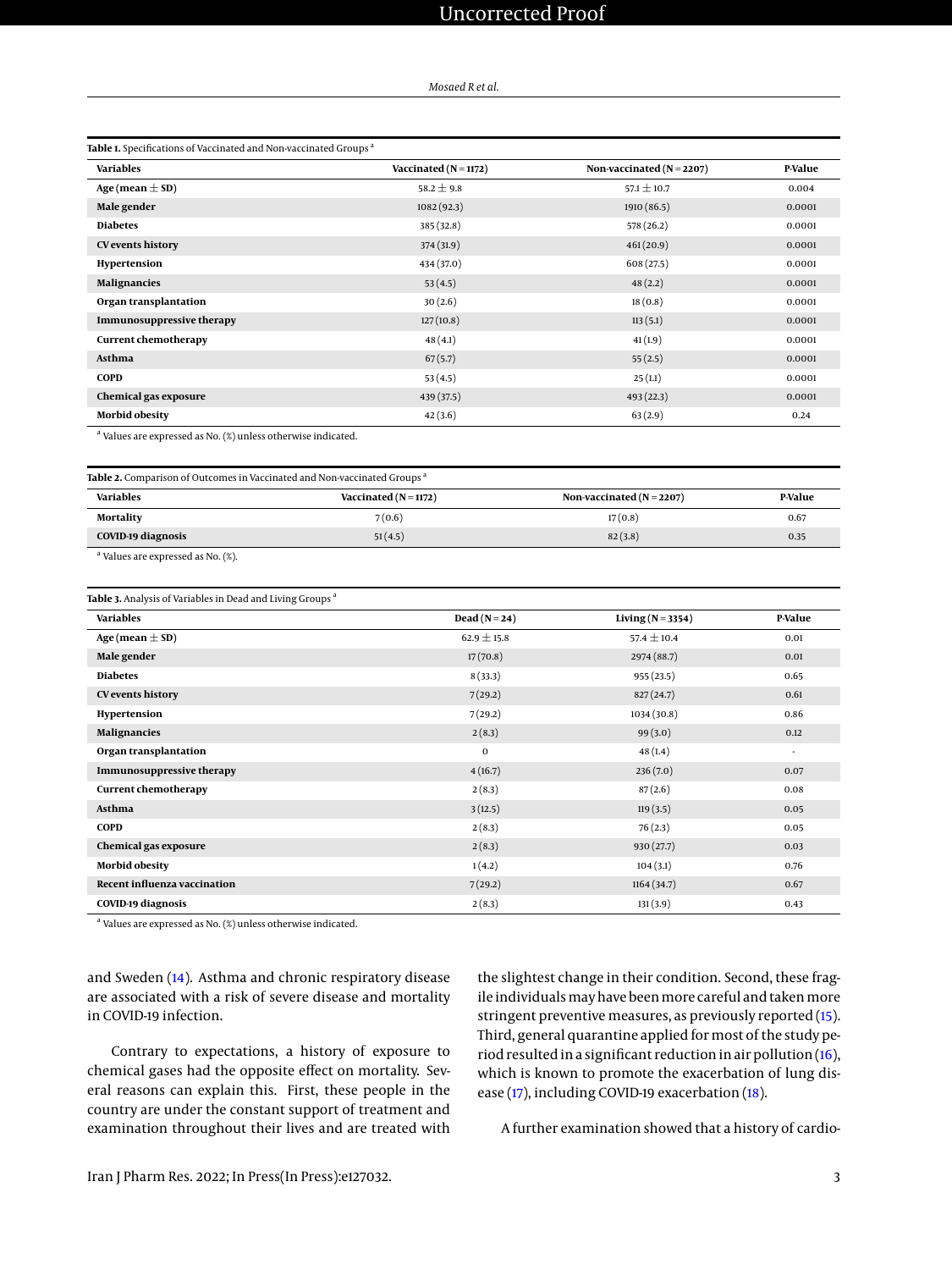# Uncorrected Proof

#### *Mosaed R et al.*

<span id="page-3-0"></span>

| Table 4. Analysis of Univariate Factors Associated With COVID-19 <sup>a</sup> |                                  |                                      |         |  |  |  |
|-------------------------------------------------------------------------------|----------------------------------|--------------------------------------|---------|--|--|--|
| <b>Variables</b>                                                              | COVID-19 diagnosis ( $N = 133$ ) | No COVID-19 diagnosis ( $N = 3180$ ) | P-Value |  |  |  |
| Age (mean $\pm$ SD)                                                           | $57.5 \pm 10.4$                  | $57.5 \pm 10.8$                      | 0.95    |  |  |  |
| Male gender                                                                   | 115(86.5)                        | 2820 (88.7)                          | 0.43    |  |  |  |
| <b>Diabetes</b>                                                               | 47(35.3)                         | 902(28.4)                            | 0.08    |  |  |  |
| CV events history                                                             | 43(32.3)                         | 775 (24.4)                           | 0.04    |  |  |  |
| Hypertension                                                                  | 44 (33.1)                        | 987 (31.0)                           | 0.62    |  |  |  |
| <b>Malignancies</b>                                                           | 2(1.5)                           | 98(3.1)                              | 0.30    |  |  |  |
| Organ transplantation                                                         | 2(1.5)                           | 44(1.4)                              | 0.91    |  |  |  |
| <b>Immunosuppressive therapy</b>                                              | 13(9.8)                          | 221(6.9)                             | 0.21    |  |  |  |
| <b>Current chemotherapy</b>                                                   | 5(3.8)                           | 84(2.6)                              | 0.43    |  |  |  |
| Asthma                                                                        | 10(7.5)                          | 108(3.4)                             | 0.01    |  |  |  |
| <b>COPD</b>                                                                   | 6(4.5)                           | 70(2.2)                              | 0.08    |  |  |  |
| Chemical gas exposure                                                         | 62(46.6)                         | 846 (26.6)                           | 0.0001  |  |  |  |
| <b>Morbid obesity</b>                                                         | 4(3.0)                           | 100(3.1)                             | 0.93    |  |  |  |
| <b>Recent influenza vaccination</b>                                           | 51(38.3)                         | 1094(34.4)                           | 0.35    |  |  |  |

<sup>a</sup> Values are expressed as No. (%) unless otherwise indicated.

| Table 5. Multivariate Analysis   |           |       |       |              |       |         |
|----------------------------------|-----------|-------|-------|--------------|-------|---------|
| <b>Variables</b>                 | B         | S.E.  | Wald  | df           | Sig.  | Exp(B)  |
| <b>Gender Code</b>               | 0.962     | 0.481 | 4.001 | 1            | 0.045 | 2.618   |
| Age                              | $-0.045$  | 0.020 | 5.092 | $\mathbf{1}$ | 0.024 | 0.956   |
| COVID-19                         | 0.030     | 0.614 | 0.002 | $\mathbf{1}$ | 0.961 | 1.030   |
| <b>Diabetes</b>                  | $-0.151$  | 0.477 | 0.100 | $\mathbf{1}$ | 0.752 | 0.860   |
| <b>CV</b> events history         | 0.015     | 0.253 | 0.003 | $\mathbf{1}$ | 0.953 | 1.015   |
| Hypertension                     | 0.139     | 0.170 | 0.672 | $\mathbf{1}$ | 0.412 | 1.149   |
| <b>Malignancies</b>              | $-0.104$  | 0.226 | 0.212 | $\mathbf{1}$ | 0.645 | 0.901   |
| <b>Immunosuppressive therapy</b> | $-0.174$  | 0.122 | 2.031 | $\mathbf{1}$ | 0.154 | 0.840   |
| <b>Morbid obesity</b>            | $-0.025$  | 0.158 | 0.026 | $\mathbf{1}$ | 0.872 | 0.975   |
| <b>Current chemotherapy</b>      | $-0.093$  | 0.114 | 0.660 | $\mathbf{1}$ | 0.416 | 0.911   |
| Asthma                           | $-10.130$ | 0.697 | 2.629 | $\mathbf{1}$ | 0.105 | 0.323   |
| <b>COPD</b>                      | $-0.441$  | 0.457 | 0.932 | 1            | 0.334 | 0.643   |
| <b>Bronchiectasis</b>            | $-0.066$  | 0.238 | 0.076 | $\mathbf{1}$ | 0.782 | 0.936   |
| Recent influenza vaccination     | 0.472     | 0.481 | 0.965 | $\mathbf{1}$ | 0.326 | 1.604   |
| Constant                         | 5.422     | 1.884 | 8.280 | 1            | 0.004 | 226.222 |

| Table 6. Multivariate Analysis of Factors Affecting COVID 19 |          |       |        |              |       |        |
|--------------------------------------------------------------|----------|-------|--------|--------------|-------|--------|
| <b>Variables</b>                                             | В        | S.E.  | Wald   | df           | Sig.  | Exp(B) |
| <b>Gender Code</b>                                           | $-0.236$ | 0.264 | 0.800  | $\mathbf{1}$ | 0.371 | 0.790  |
| Age                                                          | $-0.003$ | 0.009 | 0.093  | 1            | 0.761 | 0.997  |
| <b>Diabetes</b>                                              | 0.274    | 0.199 | 1.895  | $\mathbf{1}$ | 0.169 | 1.315  |
| <b>CV</b> events history                                     | 0.157    | 0.103 | 2.303  | $\mathbf{1}$ | 0.129 | 1.170  |
| Hypertension                                                 | $-0.032$ | 0.069 | 0.210  | $\mathbf{1}$ | 0.647 | 0.969  |
| <b>Malignancies</b>                                          | $-0.272$ | 0.190 | 2.039  | 1            | 0.153 | 0.762  |
| <b>Immunosuppressive therapy</b>                             | 0.048    | 0.063 | 0.585  | $\mathbf{1}$ | 0.444 | 1.049  |
| <b>Morbid obesity</b>                                        | $-0.040$ | 0.076 | 0.279  | 1            | 0.598 | 0.961  |
| <b>Current chemotherapy</b>                                  | 0.065    | 0.064 | 1.054  | $\mathbf{1}$ | 0.305 | 1.067  |
| Asthma                                                       | 0.651    | 0.372 | 3.068  | 1            | 0.080 | 1.918  |
| <b>COPD</b>                                                  | 0.109    | 0.247 | 0.194  | $\mathbf{1}$ | 0.659 | 1.115  |
| <b>Bronchiectasis</b>                                        | 0.139    | 0.105 | 1.743  | 1            | 0.187 | 1.149  |
| Recent influenza vaccination                                 | 0.076    | 0.189 | 0.160  | $\mathbf{1}$ | 0.689 | 1.079  |
| Constant                                                     | $-2.889$ | .744  | 15.094 | $\mathbf{1}$ | 0.000 | 0.056  |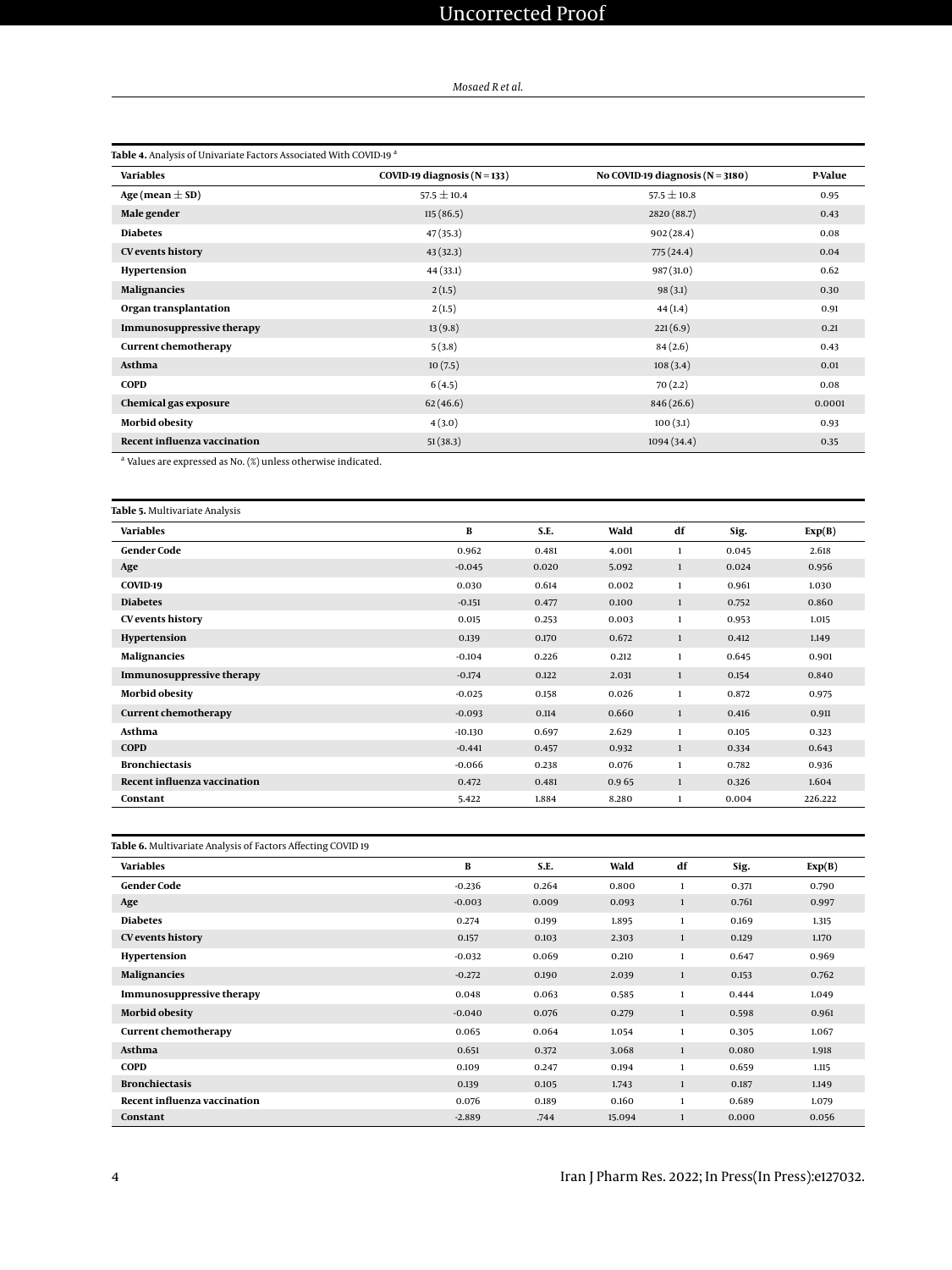# Uncorrected Proof

*Mosaed R et al.*

| Table 7. Analysis of Factors Affecting Health Costs |      |             |                       |                 |         |
|-----------------------------------------------------|------|-------------|-----------------------|-----------------|---------|
| Variables and History of Influenza Vaccination      | N    | Mean        | <b>Std. Deviation</b> | Std. Error Mean | P-Value |
| Hospitalization cost (2018) (IRR)                   |      |             |                       |                 | 0.65    |
| No                                                  | 399  | 63018760.95 | 86640905.370          | 4337470.499     |         |
| Yes                                                 | 266  | 59963221.65 | 85304220.930          | 5230337.368     |         |
| Radiography cost (2018) (IRR)                       |      |             |                       |                 | 0.59    |
| No                                                  | 1376 | 3382072.71  | 18886186.190          | 509137.458      |         |
| Yes                                                 | 833  | 2977903.70  | 13162817.280          | 456064.588      |         |
| Visit cost (2018) (IRR)                             |      |             |                       |                 | 0.000   |
| No                                                  | 2107 | 2795952.34  | 2587397.137           | 56367.766       |         |
| Yes                                                 | 1146 | 3920477.52  | 3094557.972           | 91412.653       |         |
| Drug cost (2018) (IRR)                              |      |             |                       |                 | 0.000   |
| No                                                  | 2109 | 12990007.85 | 39511805.730          | 860376.596      |         |
| Yes                                                 | 1160 | 18511311.80 | 30730340.820          | 902273.874      |         |
| <b>Test cost (2018) (IRR)</b>                       |      |             |                       |                 | 0.000   |
| No                                                  | 1674 | 2688451.36  | 3433791.621           | 83925.939       |         |
| Yes                                                 | 1006 | 3323310.68  | 3814911.935           | 120277.814      |         |
| Total cost (2018) (IRR)                             |      |             |                       |                 | 0.000   |
| No                                                  | 2152 | 37354303.48 | 76796865.440          | 1655473.986     |         |
| Yes                                                 | 1160 | 47597349.75 | 68692286.050          | 2016874.965     |         |
| Hospitalization cost (2019) (IRR)                   |      |             |                       |                 | 0.57    |
| No                                                  | 409  | 73205548.95 | 103935971.800         | 5139303.045     |         |
| Yes                                                 | 259  | 68820241.44 | 85692080.710          | 5324646.814     |         |
| Radiography cost (2019) (IRR)                       |      |             |                       |                 | 0.92    |
| No                                                  | 1376 | 3653143.92  | 17321328.270          | 466951.716      |         |
| Yes                                                 | 822  | 3579883.44  | 13020608.450          | 454145.871      |         |
| Visit cost (2019) (IRR)                             |      |             |                       |                 | 0.000   |
| No                                                  | 1621 | 3053668.89  | 3601901.951           | 89462.366       |         |
| Yes                                                 | 974  | 3600435.67  | 3492060.379           | 111892.832      |         |
| Drug cost (2019) (IRR)                              |      |             |                       |                 | 0.000   |
| No                                                  | 2109 | 3105911.54  | 3014019.966           | 65630.821       |         |
| Yes                                                 | 1151 | 4392823.41  | 3735317.527           | 110100.645      |         |
| Test cost (2019) (IRR)                              |      |             |                       |                 | 0.000   |
| No                                                  | 2131 | 17022517.77 | 45322908.140          | 981806.818      |         |
| Yes                                                 | 1165 | 23054263.10 | 43907170.020          | 1286389.491     |         |
| Total cost (2019) (IRR)                             |      |             |                       |                 | 0.001   |
| No                                                  | 2167 | 44843601.72 | 92737312.830          | 1992163.835     |         |
| Yes                                                 | 1166 | 56165027.27 | 83170966.850          | 2435692.590     |         |

<span id="page-4-0"></span>**Table 8.** Comparison of Cost of Vaccinated and Non-vaccinated Groups

| <b>Variables</b>                        | Vaccinated | Non-vaccinated | P-Value |
|-----------------------------------------|------------|----------------|---------|
| Type 1 cost for disease group (IRR)     | 78'953'947 | 99'928'242     | 0.08    |
| Type 2 cost in disease group (IRR)      | 36'972'762 | 31'558'206     | 0.01    |
| Type 1 cost in disease-free group (IRR) | 70'946'484 | 65'529'560     | 0.69    |
| Type 2 cost in disease-free group (IRR) | 25'822'055 | 21'886'501     | 0.40    |

vascular disease increased the risk of COVID-19 infection by 1.5 times because of the COVID-19 effect on the cardiovascular system, which increased the risk of cardiovascular events [\(19\)](#page-5-18).

### *5.1. Conclusion*

A history of influenza vaccine showed no effect on mortality caused by COVID-19 pneumonia. However, it decreased hospitalization costs in people over 65 years with a history of at least one chronic disease.

## **Footnotes**

**Authors' Contribution:** Study concept and design, R. M., and A. K.; Analysis and interpretation of data, A. K., and H. F.; Drafting of the manuscript, H. F.; Critical revision of the